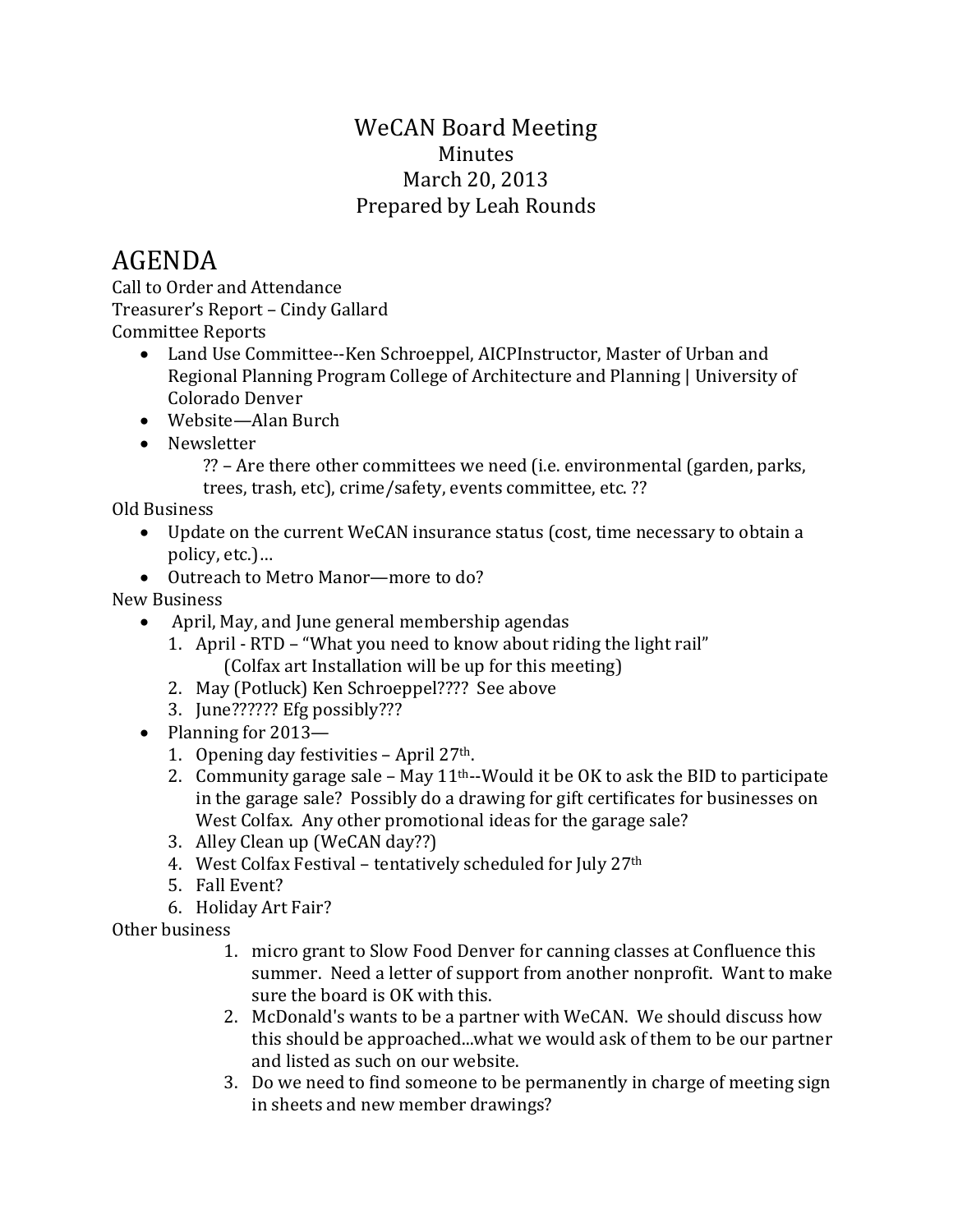4. Terri Harrington and Mike Garner—bowl for Mike/gift certificate for her time

## MINUTES

The meeting was called to order at 6:00pm

In attendance – Alan Burch, Ben Stetler, Bill Baker, Chad Reischl, Leah Rounds, Natalie James, Shane Wright, Suellen Mack, Jean McKay

No Treasurer's report this month

Membership needs to be updated online. Alan needs to get the information from Mike Garner so he can take over the website. Chad and Ben will contact Mike to get this information

Committee Reports

- Land Use (Chad)
	- o Possibly having Ken Schroeppel come in to speak about smart growth and development. Ken is willing to speak to Land Use Committee or at a general meeting. Possibly do this at the May general meeting and Land Use could meet with Ken after that.
- Newsletter
	- o Chad will work with Don to get the newsletters printed earlier so carriers have 2 weekends to deliver

New Business

- Future planning for future general membership meetings
	- o April RTD talk on lightrail and Matt from the community garden needs a few minutes
	- o May Ken Schroeppel to speak about smart growth and development
	- o June EFG presentation and update
- 2013 Planning
	- o April 27th is the RTD opening of the W lightrail line. BID is asking WeCAN for volunteers to use the "B"cycle station at Perry and ride to the festivities on Colfax and Raleigh. More info from Dan Shah is needed on this. WeCAN will have a table at the Perry station for welcoming, directing, drinks, giving out brochures, possibly some kind of trinket, candy, etc. to give away too. Jude's band will be playing. There will be 1 morning food truck. Sloan's Lake Citizen's group will also be there. \$250 was allocated for this day (\$100 for printing brochures, \$100 for give-away, \$50 for refreshments). All this info will be in the April newsletter.
	- o Garage Sale is June 1st. Barb will ask BID to participate, possibly they can see about getting gift cards from local businesses for give-aways. Tables will be available for "rent" for \$10 to anyone interested in participating; this info needs to get to Metro Manor, as many residents there have expressed interest. McDonald's has agreed to provide ice, and also breakfast burritos and drinks for volunteers. Shane will see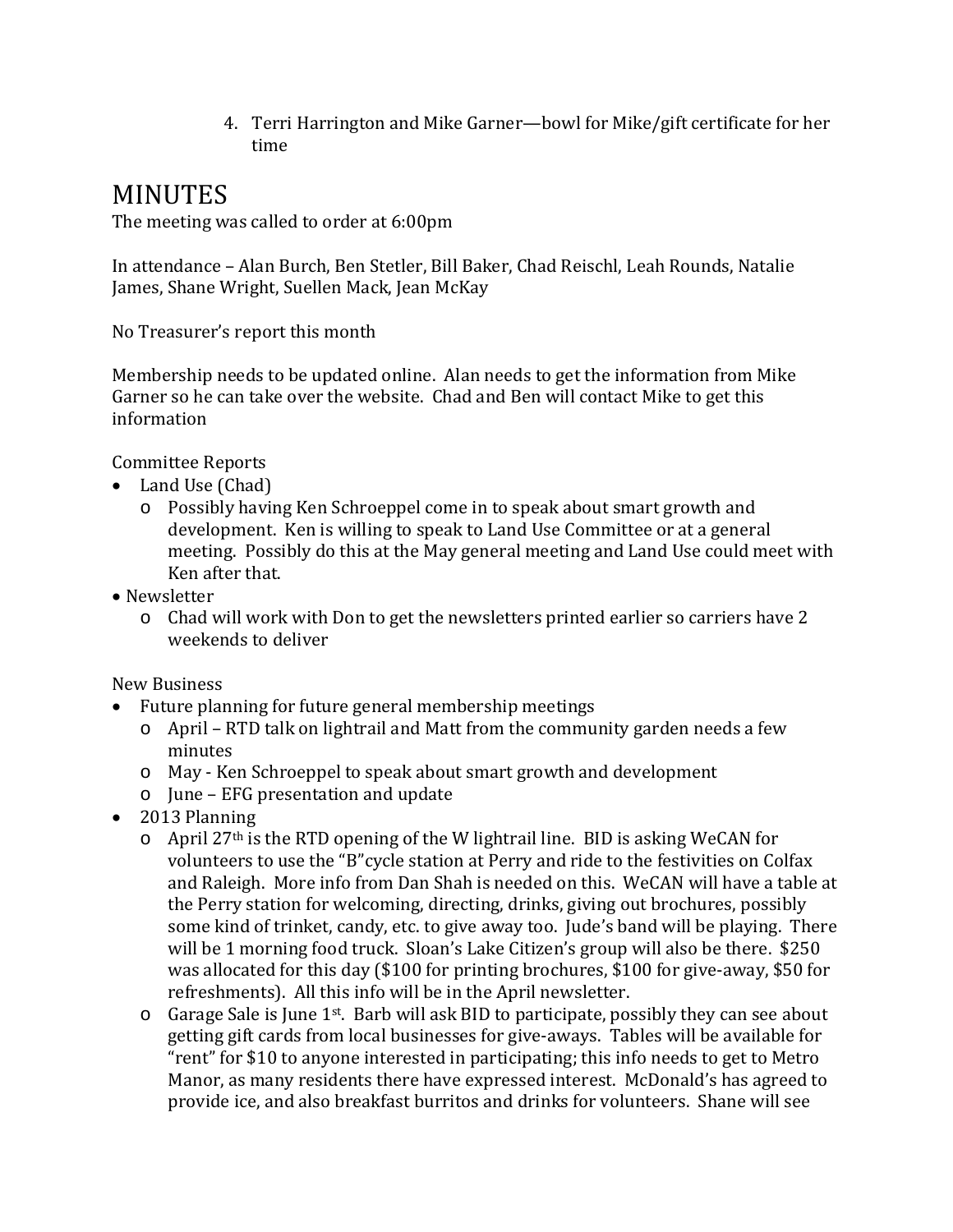about getting a few teen volunteers for set up again. A map will go out to neighbors, advertising WeCAN's garage sale and locations of other garage sales in the neighborhood.

• Remaining New Business items tabled to next board meeting

Other Business

- EFG will try to save as many trees on the periphery of the St. Anthony's development as possible. Will hopefully be able to dig up and replant many of the small trees on the campus as well
- All voted in favor of providing a micro grant to the Slow Food Denver for canning classes at Confluence this summer.
- McDonald's is interested in becoming a partner with WeCAN. They are offering gift cards for general meetings (Lake Steam certificate will still be used for new member drawing, McDonald's cards will be drawn for anyone who wants to enter). What else could WeCAN and McDonalds partner together with? Ideas include, McDonald's providing trash barrels on right away streets, contribute future sponsorships, drinks, ice, etc for events, adopt a bus stop, list them as a partner on website.
- Need someone in charge of the general meeting sign-up, someone to make sure everyone signs in and are registered for the new member drawing. Natalie and Jean volunteers to take turns with this responsibility
- Barb is still figuring out the going-away gift for Mike, and a \$50 gift card to Whole Foods for Terri Harrington who provided a board training last year.

Old Business

• Chad will contact his insurance agent to get DNO Insurance for the board. Funds have already been approved for \$1mil for coverage with a \$k deductible at a premium of \$938 a year. Board members may be asked to contribute to cover this cost. There was also general agreement there should be a donation jar at all general meetings.

New Business Continued

- Doing a presentation at the senior housing on Yates, similar to the one done recently at Metro Manor. Jean will look into this and find a possible date.
- Metro Manor has had an issue with the lights at Andy's Auto Shop, this is an issue to bring up with Susan Shepherd, she will know the codes and neighborhood inspection services
- There was recently a car accident at Colfax and Irving; talk to Susan Shepherd about adding flashing lights along Irving, similar to what is already on Colfax.
- Start posting our newsletter on the Metro Campus, reaching out to the possible students that live in our neighborhood
- Library fundraising Melissa has offered board member hair cuts at half price and donating other half to the library. Suellen has offered to host a fundraising garden party at her house this summer, need to start thinking of people that could be invited to this. Possibly start showing the progress of donations for the library on the website and newsletter.
- Discussion on adding a QR code to the newsletter.